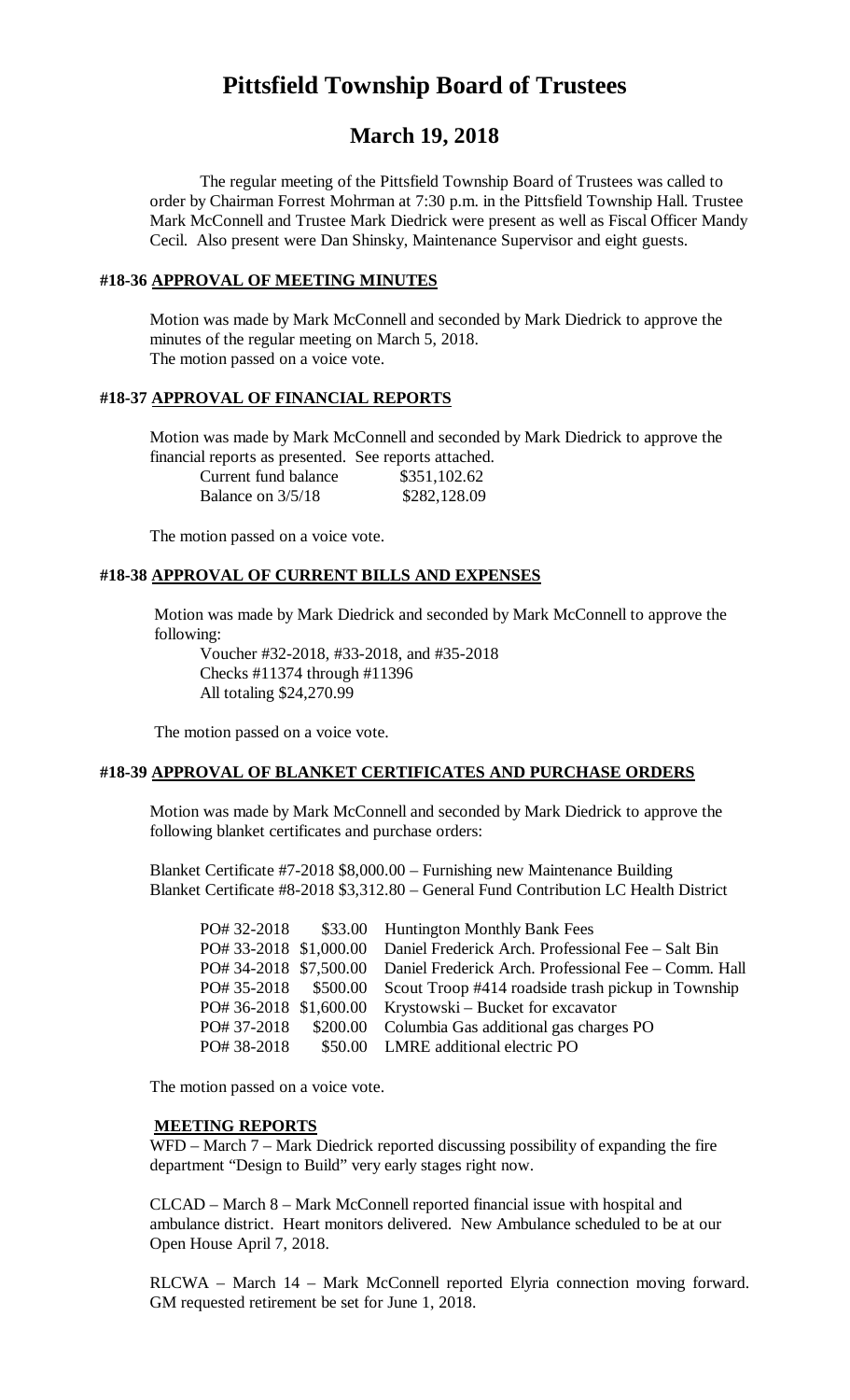Health District – March 15 – Forrest Mohrman reported with new merger in 2017 everyone is under one roof and it's extremely crowded. New building to be built in parking lot adjacent from current building, construction to begin in July.

LCTA – Forrest Mohrman reported Lindsey Kohn is the brief liason for the County Auditor. New LCTA booklets being worked on and all changes and ads need submitted by April 13 to Orin Leimbach.

Mark McConnell met with City of Oberlin Manager in regards to five year revenue sharing agreement briefly, will meet again on March 28, 2018.

#### **OLD BUSINESS**

We received our occupancy permit for the new maintenance garage.

#### **NEW BUSINESS -**

#### **#18-40 APPROVAL OF PERMANENT APPROPRIATIONS FOR 2018**

Following detailed review by the Fiscal Officer and Trustees, Mark McConnell moved to approve the following permanent appropriations:

| <b>General Fund</b>            | \$162,624.00               |
|--------------------------------|----------------------------|
| Motor Vehicle License Tax Fund | \$10,000.00                |
| Gasoline Tax Fund              | \$113,000.00               |
| Road & Bridge Fund             | \$156,825.00               |
| Cemetery Fund                  | 5,875.00<br>$\mathbb{S}^-$ |
| Road & Bridge Levy Fund        | \$73,400.00                |
| <b>OPWC Project Fund</b>       | \$50,000.00                |
|                                |                            |
|                                |                            |

Total Appropriations  $$571,724.00$ 

Mark Diedrick seconded the motion and it passed on a voice vote.

## **#18-41 APPROVAL TO CHANGE THE SCHEDULED REGULAR MEETINGS FROM MAY – OCTOBER TO ONE MEETING PER MONTH, AND IT WILL BE THE THIRD MONDAY OF THE MONTH.**

Motion was made by Mark Diedrick and seconded by Mark McConnell to change the regular scheduled meetings from May – October to one meeting per month, and it will be the third Monday of the month. The motion passed on a voice vote.

For the open house scheduled for April 7 from  $10:00$  a.m  $- 2:00$  p.m we will supply sub sandwiches and cookies from Subway. Mark Diedrick will supply water and fruit punch, and will bring extra chairs and tables since the hall is rented that day.

Township to get five 40 yard dumpsters from Rumpke, one from Allied, and one from Reeds Salvage for Pride Day.

Mark McConnell applied for grant for PVC pipe and, it will be reviewed at Wednesday nights Storm Water meeting.

## **ZONING BUSINESS**

One new house permit north of Route 20.

## **ROAD AND MAINTENANCE**

## **#18-42 APPROVAL TO SUBMIT REVISED LIST OF ROADS TOTALING 3.25 MILES FOR 2018 CHIP AND SEAL ROAD WORK TO THE LORAIN COUNTY ENGINEERS OFFICE AS PART OF THE COUNTY BID PROGRAM**

Motion was made by Mark McConnell and seconded by Mark Diedrick to submit revised list of roads totaling 3.25 miles for 2018 chip and seal road work to the Lorain County